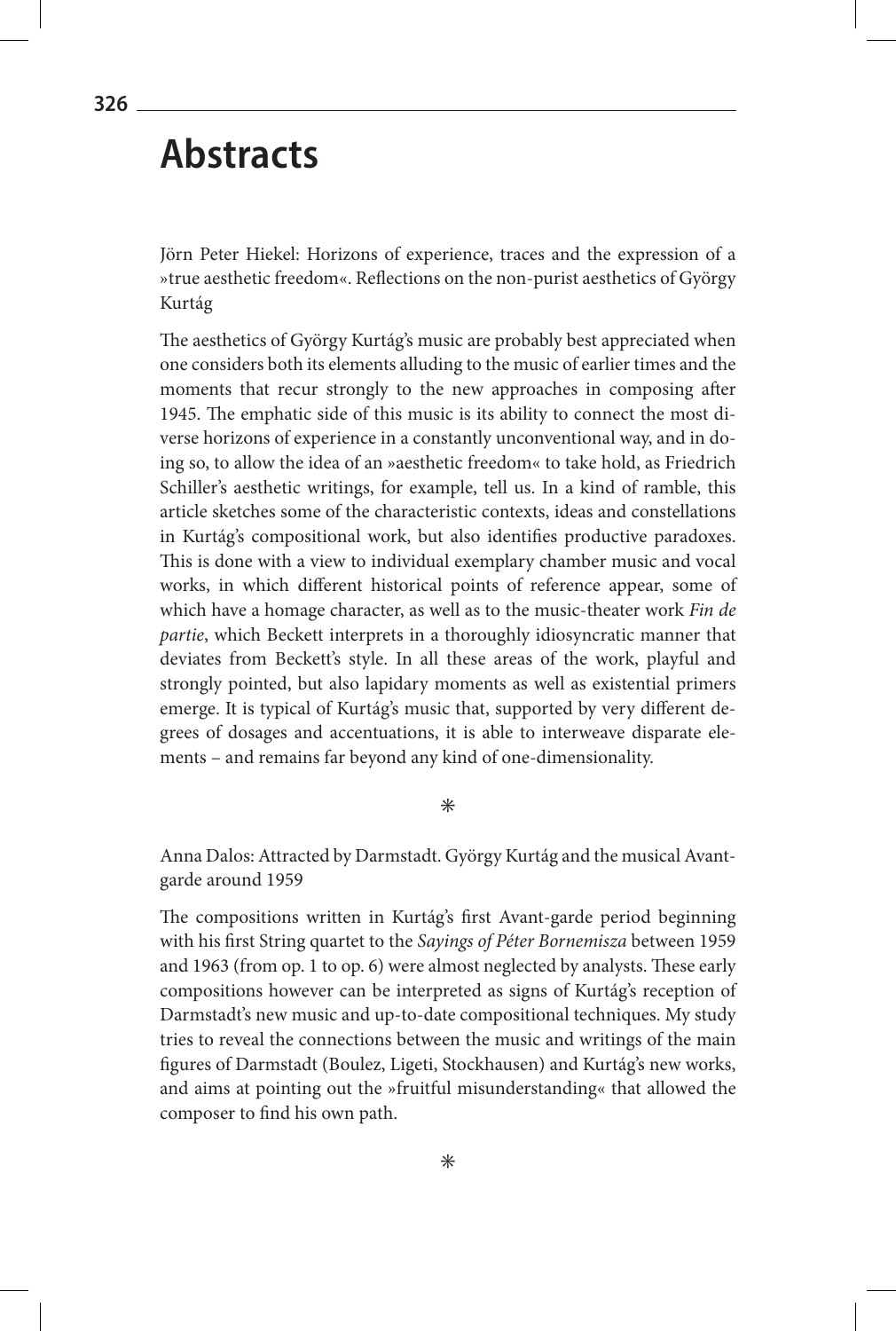Lukas Haselböck: »… le tout petit macabre«. György Ligeti's influence on the music of György Kurtág

Ligeti and Kurtág are two main figures of the music of the 20<sup>th</sup> century. From the beginning, their artistic formation and development were connected closely. Therefore, Kurtág's music is full of obvious or hidden traces which confirm this influence. In this context, two crucial aspects can be emphasized: the relation between musical space and sound and the inner affinity of language and music. Following these perspectives, selected passages of the following works are analyzed: *… quasi una fantasia …* op. 27/1 for piano and instrumental groups (1988–89), *… pas à pas – nulle part …* op. 36 for baritone, string trio and percussion (1993–97), and the *Hipartita* op. 43 for violin solo (2000–04).

 $\ast$ 

Tobias Bleek: »… believe the notation …?«. Reflections on György Kurtág's notation

Over a long period the issue of musical notation played a central role in Kurtág's work and thinking. Since the 1950 s the composer had been searching for forms of notation that could represent his strongly gestural music in an appropriate way. At the same time, through close collaboration with performers, he began to establish a personal performance tradition, as he feared that the scores of his works alone did not adequately represent his actual intentions. This text examines Kurtág's handling of notation with reference to selected works (String Quartet op. 1, 8 Duos op. 4, *Játékok*, *Attila-Jószef Fragments* op. 20) and source materials from different stages of his life. It aims to demonstrate that the problem of notation is relevant not only to the interpretation and transmission of his music but also to the understanding and analysis of his works.

#### $\ast$

János Bali: Games? About the series *Games* as well as *Signs, Games and Messages* by György Kurtág

As the language of the neo-avantgarde is so fragile, it is extremely important to keep in mind the original context of the works in order to understand their meaning. The author has been in close contact with the Kurtág family for forty-five years and the text of the article was checked by the composer himself. The introduction explains the basic lines of Kurtág's artistic thinking by means of a short film by his granddaughter, the visual artist Judit Kurtág. The six chapters deal with 1) the corpus and genesis of *Games*; 2) the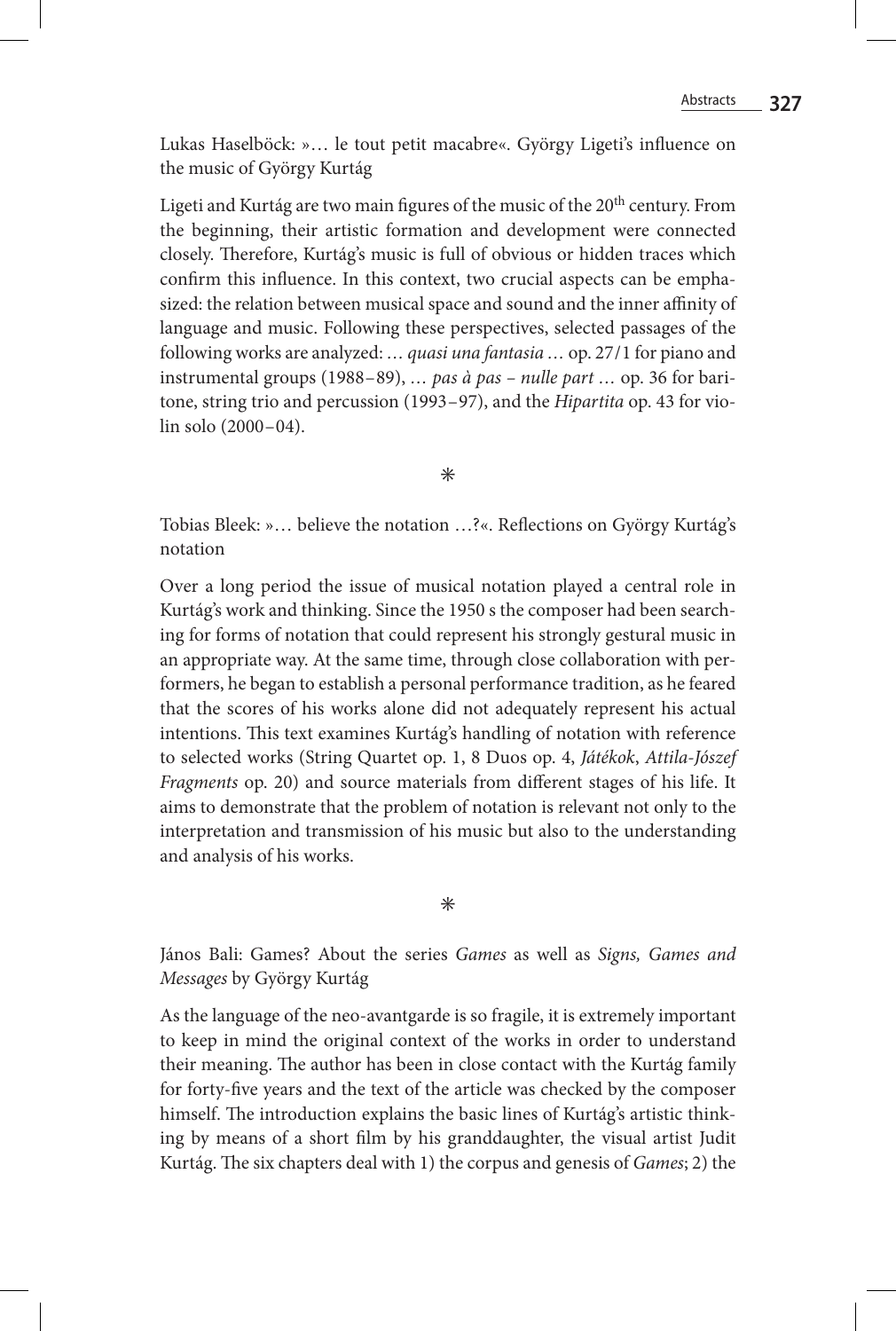## 328 \_ Abstracts

pianino as Kurtág's sense-organ; 3) the sphere of Kurtág's activity; 4) the most important influences on the birth of *Games*; 5) sign and meaning in Kurtág's art; 6) Kurtág and the frustration of deadlines.

 $\ast$ 

Tom Rojo Poller: Between appropriation and dedication. On some aspects of György Kurtág's Beckett settings

Starting out from the well-established observation that the work of György Kurtág is essentially distinguished by the role of both the artistic subject and referenced objects, the article sets out to examine Kurtág's settings of texts by Samuel Beckett, particularly focusing on aspects of dedication and appropriation. In Kurtágs Beckett settings, so the main thesis holds, both of these aspects are given in a particularly intertwined way, so that figures of the self and the other are blurred and effectively become indistinguishable.

 $\ast$ 

Roland Moser: STEPS. ENDINGS. *On voyait le fond. Si blanc. Si net.* About *Fin de partie, scènes et monologues, opéra en un acte* by György Kurtág, after Samuel Beckett's play *Fin de partie* (1957)

Point of departure in this text is the contrast between difference and identity. Prerequisite conditions are already inherent in the various possibilities of drama and opera. Identity is the composer's attempt and goal to transfer the strict intention of a composition of words into one of sounds. Not only the spoken words of the text, but also all of Beckett's stage directions have been literally adopted by Kurtág in the score of his opera. The selection of texts for the opera also reveals the composer's individual reading.

In this text, the author does not intend to take a scientific appraisal, but rather to identify characteristic points of contact between the two works. He bases this on documents and on personal discussions with György and Márta Kurtág that took place during the long period of the work's creation.

 $\ast$ 

Simone Hohmaier: György Kurtág's *Kafka Fragments* in the context of vocal works. About the usefulness of analysis for interpretation

Analytical engagement of interpreters with their subject is still not a matter of course. In order to get closer to the interpretation of the *Kafka Fragments* in an analytical way, the paper attempts to put it into the context of Kurtág's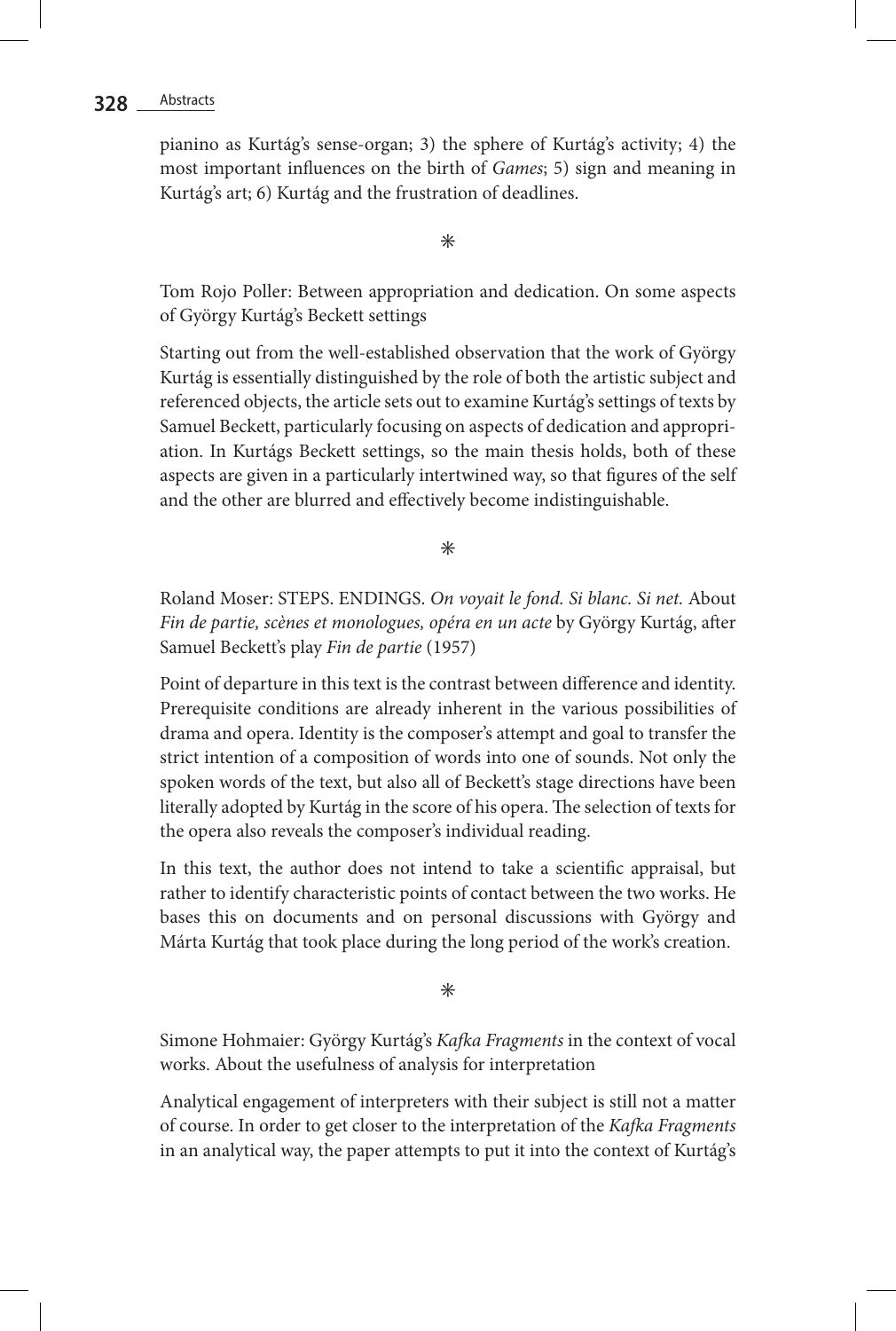other vocal works with respect to selected aspects: open work vs. predetermined sequence of fragments, relation between voice and instrument (echo and shadow), theatrical and inner gesture and several texture models like funnel structures and atonal cadence types. Finally, the predominance of musical text or rather tradition of interpretation is discussed in respect to Kurtág's œuvre.

 $\ast$ 

William Kinderman: On the compositional process of the *Kafka Fragments* op. 24

György Kurtág's *magnum opus* of the 1980 s, the *Kafka Fragments*, is closely connected in its genesis to Kurtág's chamber music work, *Hommage à R. Sch.* The documentation of the compositional process held at the Sacher Foundation in Basel shows that the ordering of the 40 song settings of the *Kafka Fragments* involved collaboration with the Hungarian musician András Wilheim. Certain additional Kafka settings not contained in the published cycle are held in Basel, such as a setting of »Du bist die Aufgabe«, which is documented in a series of sketches and drafts and a fair copy. This study explores aspects of the compositional genesis, and assesses the ironic animalistic imagery that is conspicuous in both Kafka's tale *The Metamorphosis* and in Kurtág's cycle.

 $\ast$ 

#### Martin Zenck: Attempt on gesture in György Kurtág's *Kafka Fragments*

This article focusses on two fundamental aspects: on the one hand on the pantomimic and animal-like gestures revealed particularly in the fragments »Staunend sahen wir das große Pferd« (III, 11) and »Szene in der Elektrischen« (III, 12) through the analysis of the score and sound text; on the other hand on the context of the body's own gestures and these animal gestures appearing in Kafka's diaries, texts and parables, in which we – according to Walter Benjamin – from time to time do not know, whether we are staying amongst humans or rather amongst animals. This impression is reinforced by drawings which Kafka occasionally added on the margins of his diaries referring to a choreography of bodies and thereby opening up a meta-linguistic semantic field which is not reachable through meaningful language, but is expressed in Kurtág's music with its connections to circus, variety and operetta.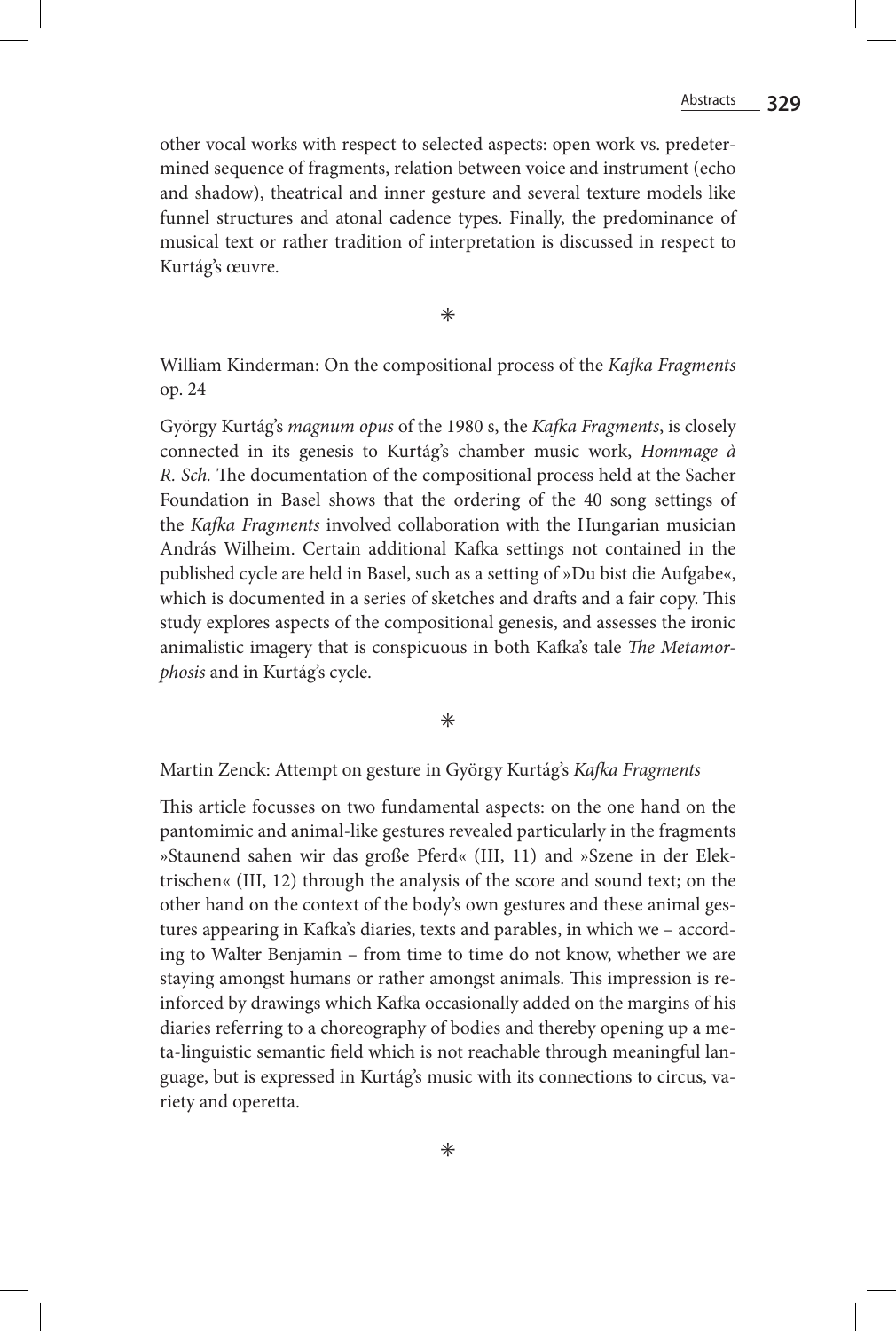### **330** Abstracts

Christian Utz: Continuities out of Discontinuities. Dimensions of Performed Form in Interpretations of György Kurtág's *Kafka Fragments*

Building on a comprehensive corpus of quantitative data from 14 recorded performances of György Kurtág's 40-movement *Kafka Fragments* (1985–87) and employing a method that integrates music analysis, historical research, and close and distant listening, the present essay aims to demonstrate the substantial differences among performers in communicating the cyclic form of this work. Despite the composer's insistence – as evident in his rehearsal practice – to establish an »idiomatic« performance practice for his works, the relative openness of his notational practice and the complexity of the cyclic organization lead to profound differences in marking or weighting performed form, ranging between ironical and dramatic, between processual and architectonic (or »punctuating«) concepts. The »bottom-up« concept of the compositional process and the composer's consistent focus on musical detail establishes a tension with the complex »top-down« shape of the full cycle that is translated into sound by performers with great variance.

 $\ast$ 

Majid Motavasseli: »A kaleidoscope in a classical frame«. On the cycle problem in György Kurtág's *Kafka Fragments*

The cyclic arrangement of György Kurtág's *Kafka Fragments* op. 24 as it appears in its printed form is not a direct product of the compositional process but is based on a layout suggested by musicologist András Wilheim. This circumstance enables an analysis of the work both as a collection of fragments, disregarding any concept of concatenation, as well as a cycle featuring a strictly calculated juxtaposition of its contrasting individual parts. Following the results of a previous detailed examination of each fragment's architectonic form, this paper investigates how different formal categories derived from analysis can act as a unifying factor for both concepts. Furthermore, this essay aims to examine how the positioning and interconnection of the individual fragments within the cycle can potentially be justified by their architectonic form as well as their framing tones.

 $\ast$ 

Thomas Glaser: »(…) building large, extensive musical forms (…) from more or less jagged fragments«. Performance-shaped macroform in sound recordings of György Kurtág's *Kafka Fragments* for soprano and violin op. 24

György Kurtág's *Kafka Fragments* for soprano and violin op. 24 (1985–87) feature 40 individual musical fragments arranged in a complex quadripartite order  $(19-1-12-8$  pieces). A thorough quantitative and qualitative analy